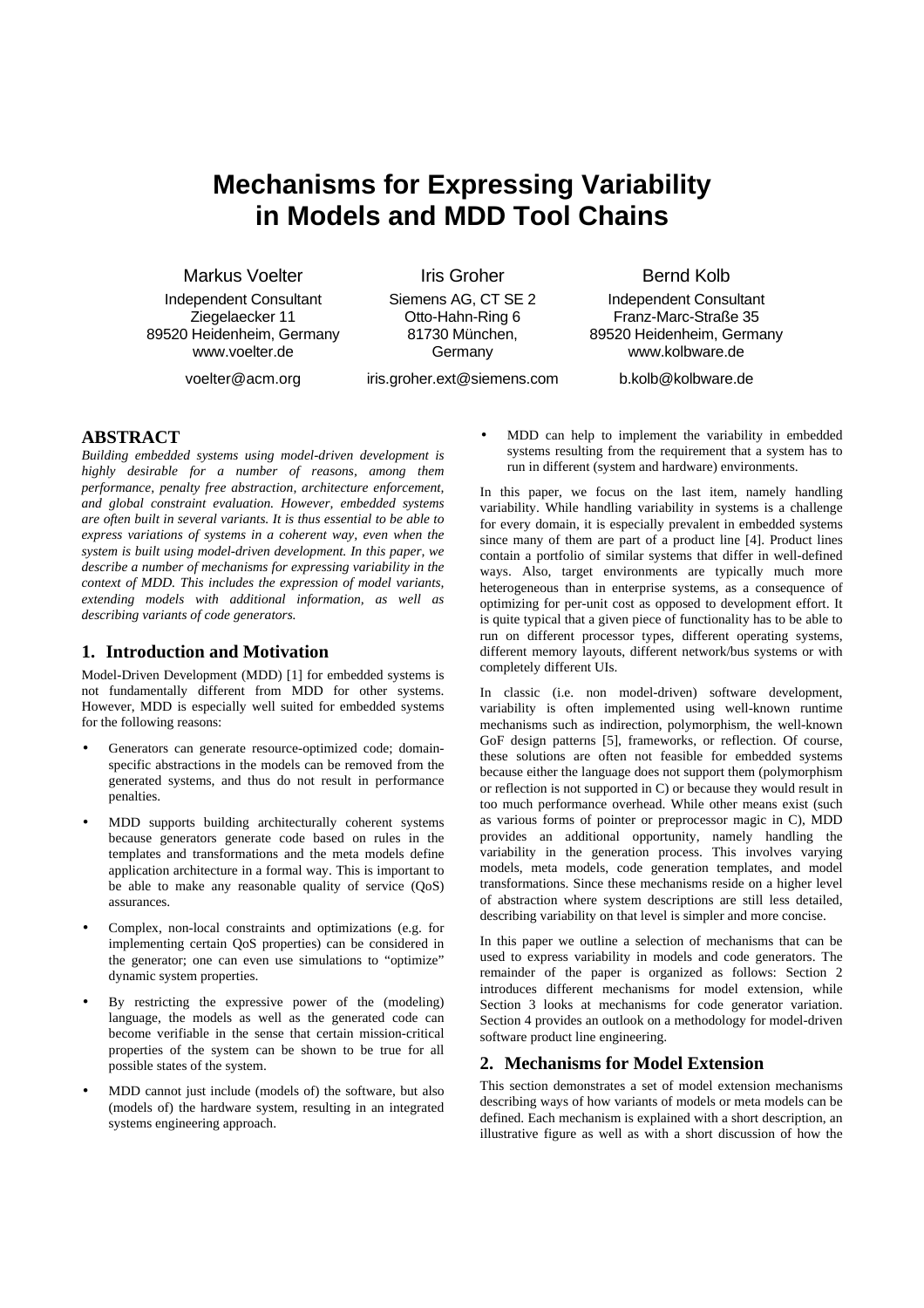approach is implemented in a tool chain built on Eclipse EMF [6] and openArchitectureWare [7].

#### **2.1 Specialization**

A new meta model is created, extending classes defined in some other (base) meta model (c.f. Figure 1). This is useful if you want to specialize a complete language and work with that new language in your system. A typical candidate for extension is the UML meta model.

There is a significant disadvantage to this approach: You cannot remove items from the base meta model you do not need in your language. This is an especially serious problem with complex base meta models such as UML.



**Figure 1. Specialization** 

**EMF specifics:** Ecore does not provide a means to have one meta model package "extend" another one. You can only extend single meta classes. This means that you have to define a new meta model package and reference meta classes defined in another one to have your new classes extend the original ones. Your meta classes will use the new package's name for qualification. The old meta classes (those "inherited" from the original meta model) will still be available under the name of the old package. Thus, you have to work with two meta model packages. This can be a problem in some tool environments.

#### *2.1.1 Extension Functions*

A set of functions are defined that calculate derived properties (c.f. Figure 2). Depending on the tooling, they can be accessed as if they were properties. Since the functions – and thus the derived properties – are defined outside the meta model in a separate file, the original meta model does not need to be changed. Note, however, that since the extensions are *functions*, you cannot store additional information with the model; you can only calculate derived values from information already in the model.



**Figure 2. Extension functions** 

**EMF specifics:** EMF does not provide native support for this approach. However, using oAW's Xtend [7] facility you can achieve the desired effect. From within oAW, you can access the "derived properties", i.e. access the functions almost as if they were regular properties. You have to use *()* after the name.

### **2.2 Weaving**

An aspect weaver is used to weave additional properties, relationships or meta classes into the base meta model (c.f. Figure 3). Depending on the weaver, you can add new properties, new relationships and also new meta classes.





**EMF specifics:** For EMF, there are several model weavers available, such as oAW's XWeave [7, 2] or AMMA's AMW [8]. The aspect elements are actually physically woven into the original model, physically altering its structure. The result of the weaving process is an updated model. Subsequent tooling cannot tell the difference between a woven model and a "normal" model. For more information on model weaving and XWeave see [2].

#### **2.3 Joining**

Two or more existing meta models are taken and relationships are added to join them (c.f. Figure 4). The meta models keep their own identities. Subsequent tools must be able to work with several meta models. Note that the two (or more) partial models do not need to know about the other ones. A tool creates the link between the two.



**EMF specifics:** In EMF, the join-process is invasive. Since references cannot live on their own, they are always owned by a meta class. In Figure 4 above, *MM A* would need to be changed, since the metaclass *A* will obtain a new reference.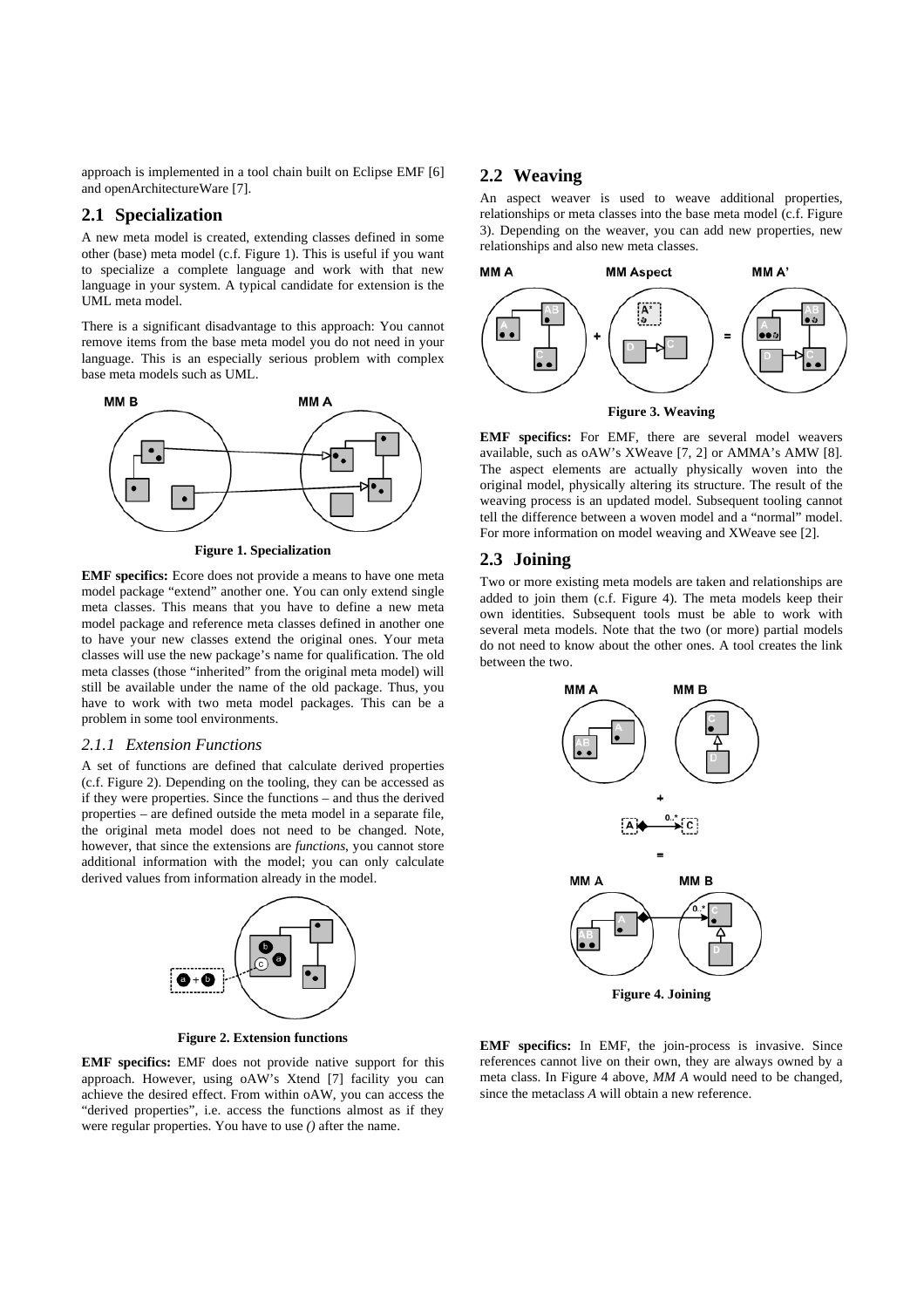#### **2.4 Dynamic Properties**

A set of name-value pairs is associated with a meta model element (c.f. Figure 5). This allows the storage of all kinds of additional information with model elements. The values can be primitive values or even additional model fragments.



**Figure 5. Dynamic Properties** 

**EMF- specifics:** EMF supports this feature in some way. Any model element can have one or several *annotations*. However, the value of an annotation is a string. oAW, to the contrary, provides a library that can store any number of name-value pairs with any model element. The value can be anything, including a model fragment.

#### **2.5 Annotations**

Annotations are "external" models that store additional information about a model element of the original model. In order to establish the relationship with the original model, the annotation meta model either contains a reference to the target meta class, or references the target by some unique (typically qualified) name.



**Figure 6. Annotations**

**EMF specifics:** In EMF, a model can reference elements in another model by using inter-resource references.

#### **3. Mechanisms for Generator Variation**

After looking at the description of variants of models, let us now look at the definition of variations of generators. Note, that this is actually a feasible approach in MDD, since the generators are typically domain- or project specific. In traditional software development, the analogy would be a modification of the compiler – which is infeasible.

Code is typically generated via code generation templates (c.f. Figure 7).

|   | $P$ Root.xpt $X$                                                                                                                                       |
|---|--------------------------------------------------------------------------------------------------------------------------------------------------------|
|   | «EXTENSION templates::java»<br>«EXTENSION datamodel:: cenerator:: util:: util»<br>«EXTENSION datamodel::helper»<br>«DEFINE Root FOR data::DataModel»   |
| O | «EXPAND Entity FOREACH entity»<br>$\alpha$ ENDDEFTNE $\infty$<br>«DEFINE En tity FOR data::Entity»<br>«FILE baseClassFileName() »                      |
|   | // gen . baseClassName(Entity e) - helper.ext<br>public   e baseClassFileName(Entity e) - helper.ext<br>«Ε<br>$\alpha$ ENDFTLE $\infty$<br>«ENDDEFINE» |
|   | «DEFINE Impl F<br>«EXPAND Ge<br>$\alpha$ ENDDEFTNE $\infty$                                                                                            |

**Figure 7. Code generation templates** 

Templates are a mixture of three kinds of code: code that should be generated into the target file, code that controls the template execution, and code that accesses the underlying model.

It is useful to adopt an OO-approach to template languages where a specific template is executed in the context of a specific model element. It is convenient to be able to reference that element by an implicit *this* reference. So, whenever you access a model property without any further qualification, it is by default resolved on the current *this* model element. As a consequence, a template definition always includes the metaclass for which it is defined (just as a method in an OO program that is always attached to a class).

So, for example, if you are in the context of a *Struct* element (something defined in your meta model), you might have a template that generates an implementation for structs. The signature for the template might be defined as

**<<TEMPLATE cppClass FOR mymetamodel.Struct>>** 

The expression <<*name>>* in the template body resolves to the name of the particular *Struct*. If you have a separate template that can generate method signatures, then this other template might be defined as

**<<TEMPLATE cppSignature FOR mymetamodel.Method>>** 

You can call that template from the original one, e.g. by writing

**<<EXECUTE cppSignature FOREACH methods>>** 

where *methods* is the struct's property that returns the set of all methods for the particular struct. Every element in the foreach statement becomes the *this* object of the called template.

Based on this template mechanism, the following two variability mechanisms can be implemented.

#### **3.1 Template Polymorphism**

Once you have "object oriented templates" in place (as described in the previous section) you can also support template polymorphism. This relieves developers from writing all kinds of *type-if*s (using *instanceof*, *oclIsKindOf* and the like) in the templates. Type-ifs are bad because, just as in OO programming, you have to revisit all the type-ifs if you add a new subclass. Using template polymorphism, you can write things such as